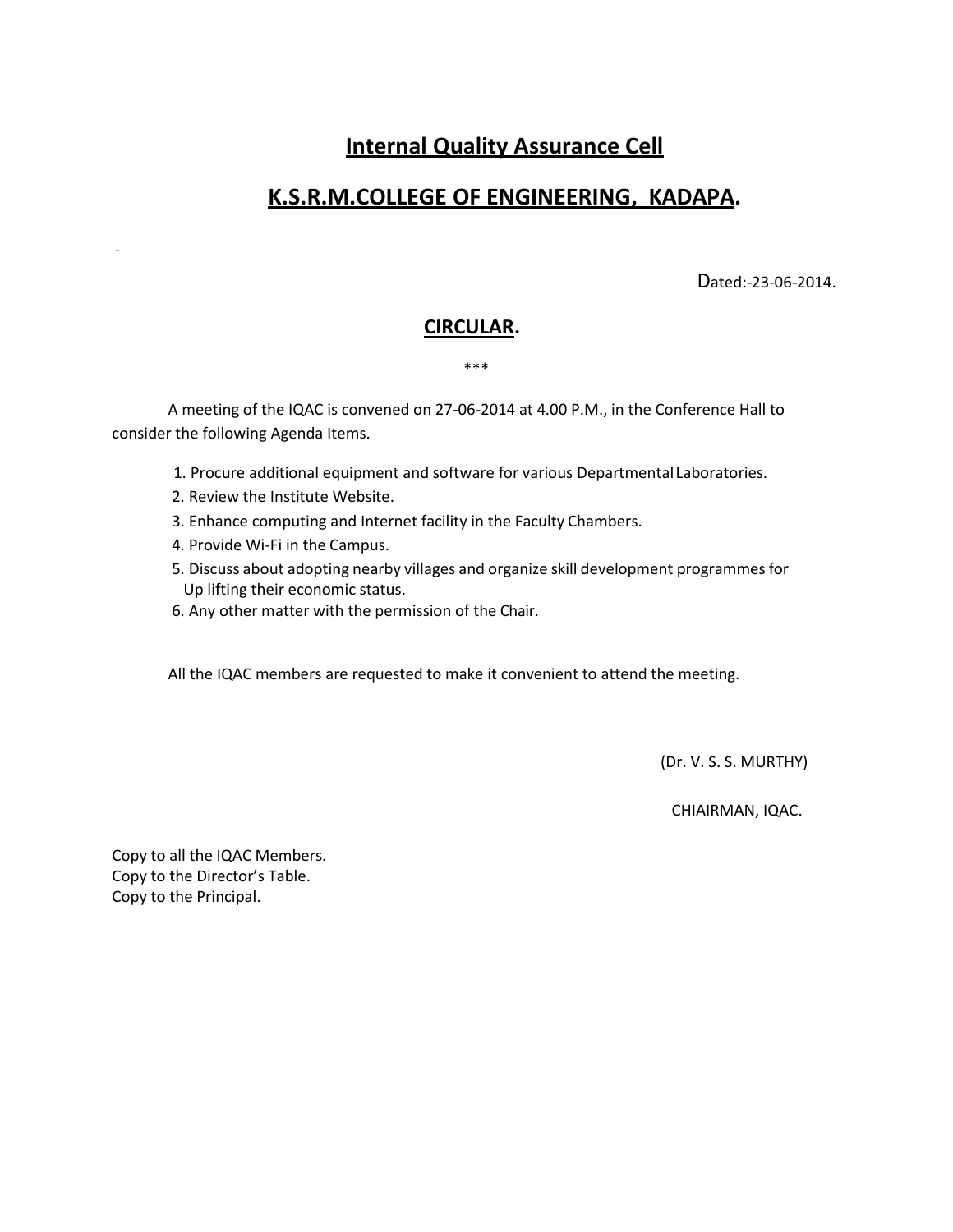# **K.S.R.M.COLLEGE OF ENGINEERING: KADAPA MINUTES OF THE MEETING OF IQAC.**

\*\*\* Date:-27-06-2014.

During the course of the IQAC meeting held on 27-06-2014 at 4.00 p.m., in the Conference Hall, the following members were present:-

| 1. Dr. V.S.S. Murthy, Prof & Principal.                  | Chairperson. |
|----------------------------------------------------------|--------------|
| 2. Dr. G. Srenivasa Reddy, Associate Professor           | Member.      |
| 3. Dr. I. Sreevani, Assistant Professor                  | Member.      |
| 4. Dr. M.V. Narayana, Associate Professor, ECE Dept.,    | Member.      |
| 5. Sri Harikishore Reddy, Industrialist.                 | Member.      |
| 6. Dr D. Ravikanth, Associate Professor, ME Dept.,       | Member.      |
| 7. Sri M. Bhaskar Reddy, Associate Professor, EEE Dept., | Member.      |
| 8. Sri R. Rama Krishna Reddy, Associate Prof. ME Dept    | Member.      |
| 9. Sri K. V. Subba Reddy, Jr. Asst., Exam Section        | Member.      |
| 10. Sri P.J. Rama Sudbba reddy, MPHEO.                   | Member.      |
| 11. Smt. G. Hemalatha, Associate Prof., ECE Dept.,       | Coordinator  |

At the outset the coordinator, IQAC welcomed Hon'ble Chairman and the members of the IQAC requested Hon'ble Chairman to initiate.

Hon'ble Chairman also welcomed all the members of the IQAC.

follows. During the Course of the Meeting the IQAC Committee has resolved the Agenda Items as

#### **AGENDA ITEMS:-**

- 1. Procure additional equipment and software for various DepartmentalLaboratories.
- 2. Review the Institute Website.
- 3. Enhance computing and Internet facility in the Faculty Chambers.
- 4. Provide Wi-Fi in the Campus.
- 5. Discuss about adopting nearby villages and organize skill development programmes for uplifting their economic status.
- 6. Any other matter with the permission of the Chair.